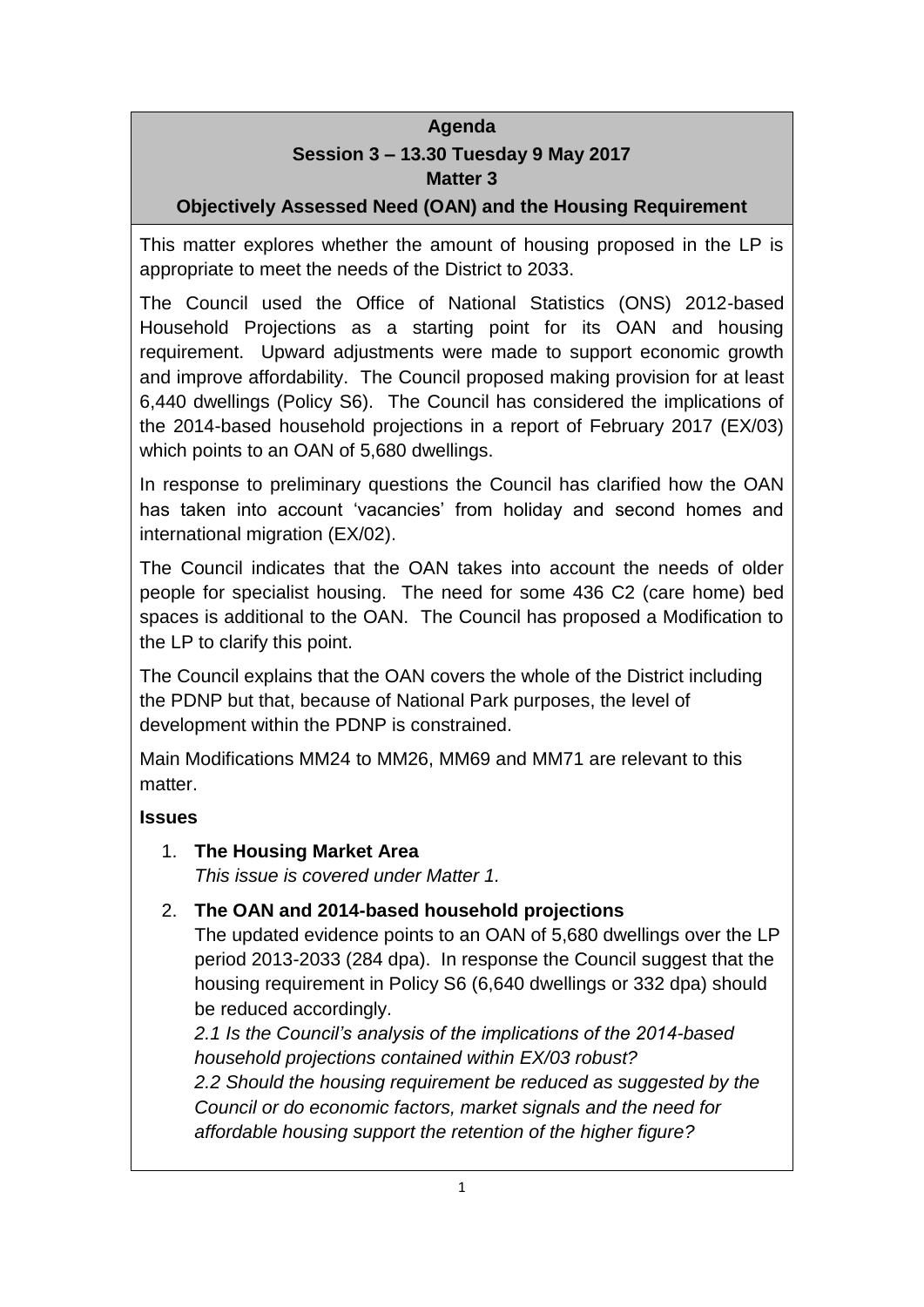3. **Adjustments in the OAN to take into account economic growth, affordable housing needs and market signals**

The Council suggests that the potential for 1,700 new jobs over the plan period would be supported by 260 dpa. There are interrelationships between adjustments for economic growth, affordable housing and market signals. The requirement represents a 60% increase on the demographic need shown by the 2014-based household projections.

*3.1 Have sufficient upward adjustments been made in the OAN to take into account economic growth, affordable housing needs and market signals?*

*3.2 In particular is the OAN adjustment of 21 homes per annum to improve affordability sufficient given house prices relative to income levels?*

*3.3 What are the implications of the assumption that over 30% affordable housing will be delivered on housing sites of over 10 dwellings for the housing requirement?*

#### 4. **The needs of older people**

The Council state that the growth in the older population has been taken into account in population growth and household formation rates. The housing need assessments indicate a need for 500 specialist dwellings over the plan period (25 dpa). The explanation to Policy HC11 and the policy itself is to be amended to include reference to residential care spaces (C2) which are to be treated separately from the dwelling requirement (C3) (MM69 & MM71).

*4.1 Have the needs of older people been taken into account in the OAN having regard to growth in population of this age group?*

*4.2 Should those older people who require care home bed spaces (C2) be included in the OAN?*

*4.3 Should the explanation to Policy S6 include reference to how care home spaces are to be dealt with?*

# 5. **The National Park effect and the PDNPA contribution**

The housing needs of the PDNP exceed the environmental capacity so it is proposed that Derbyshire Dales (outside the National Park) meets a significant proportion of such needs. The Council indicates that the figure of 400 dwellings for the National Park is derived principally from an assessment of settlements designated to support new build affordable housing by the PDNPA Core Strategy. Delivery rates and commitments suggest that 400 dwellings will be achieved. 5.1 *Has sufficient regard been had to the presence of the National Park* 

*in deriving the housing requirement, taking into account that 50% of the*